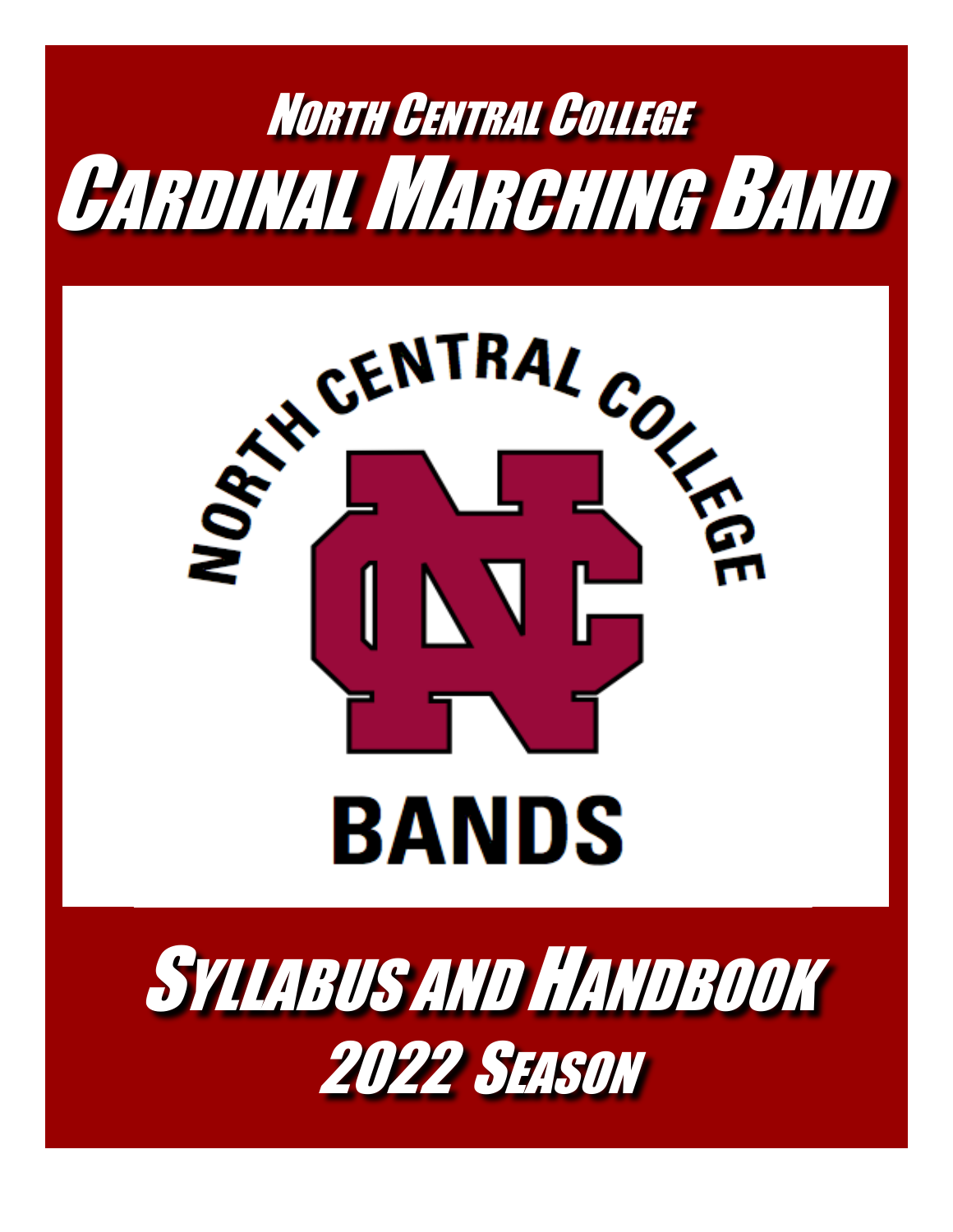

# **By joining the Cardinal Marching Band, you are taking part in an exciting and growing tradition at North Central College.**

North Central College is one of a small number of liberal arts colleges in the United States to offer athletic band experiences for both football and basketball seasons. As such, your involvement means that you are taking part in a truly unique organization that emphasizes musical growth and development, school pride and spirit, and interorganizational camaraderie.

The 2022 leadership team is here to help you with any questions you might have. Feel free to reach out to your captain or section leader—they'd love to hear from you!

#### **Instructional Leadership**

**Drum Majors: Claire Mikulcik & Teyah Schweig High Woodwinds Section Leader: Diego Mateo Saxophone Section Leader: Lauren Gradle High Brass Section Leader: Ethan Dunk Low Brass Section Leader: Mauricio Palma-Atilano Low Brass Assistant Section Leader: Alex Miller Percussion Section Leader: Olivia Gatto Percussion Assistant Section Leader: Grace Shelly Color Guard Captain: Isabella (Izzi) Miller Color Guard Assistant Captain: Maggie Berg**

#### **Organizational Leadership Band Relations Chair: Jack Armstrong Band Relations Vice Chair: Dorian Chase Uniform Chair: Laura Krambeer Uniform Vice Chair: Jenna Roe Uniform Committee Member: Jack Armstrong Uniform Committee Member: Shannon Blonski Uniform Committee Member: Fabian Quintero Music Co-Chair: Shannon Blonski Music Co-Chair: Jack Armstrong Equipment and Logistics Chair: Jack Armstrong Equipment and Logistics Vice Chair: Lauren Gradle Equipment and Logistics Vice Chair: Laura Krambeer**

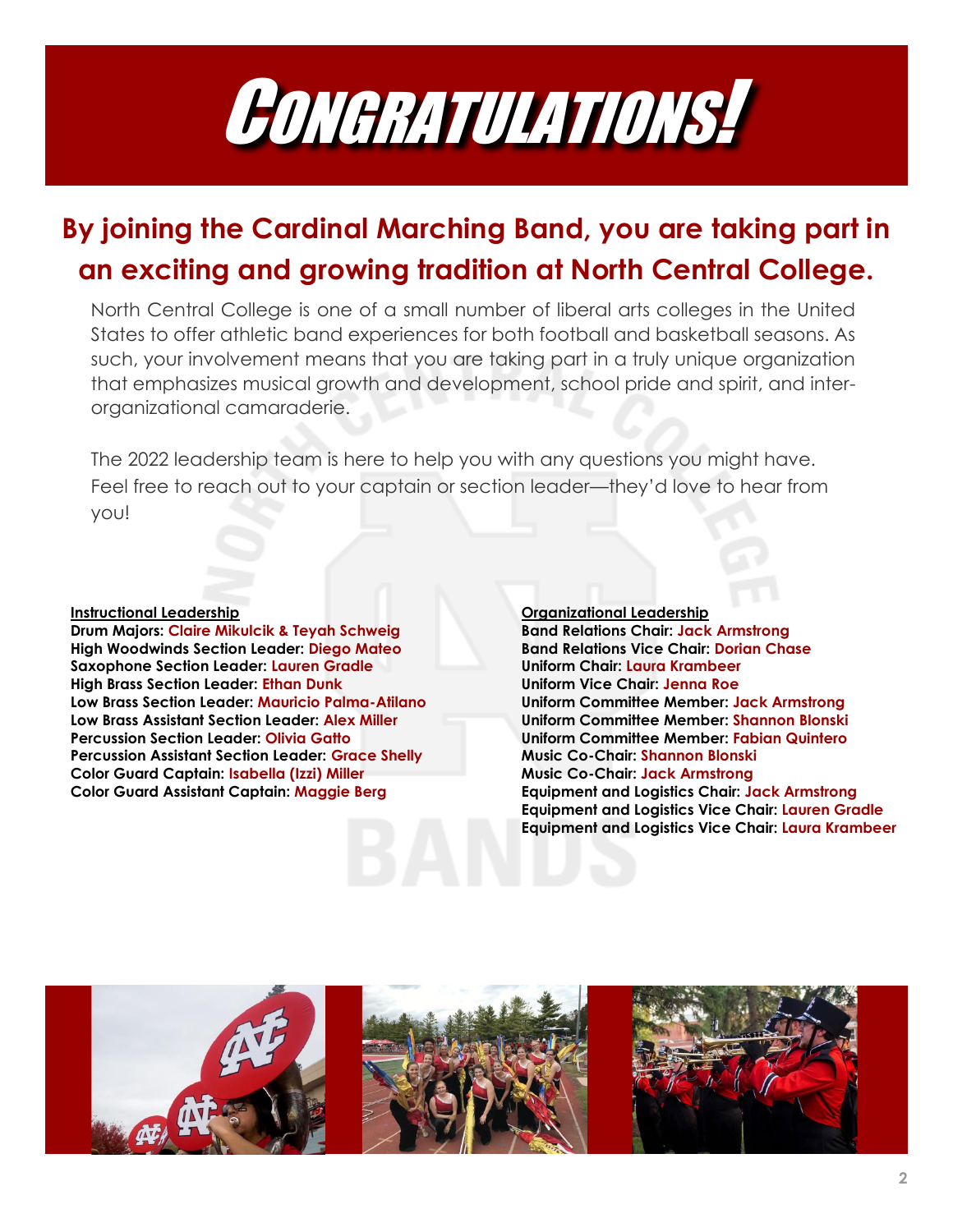# **COURSE INFORMATION**

## **Instructors**

Dr. Sean Kelley, Director of Athletic Bands/Associate Director of Bands Ms. Meghan Kats, Assistant Athletic Bands Director TBD, Instructor of Athletic Bands Percussion Ms. Lindsay Mandra, Instructor of Color Guards

## **Registration Information**

All participating students must register for the course, which is in the "Music Ensembles" tab in the online course catalog. For incoming first year students, your academic advisors typically register for you. This is usually done in your summer orientation.

Course Number: MUEN 110, Section 1

## **Contact Information**

Email: spkelley@noctrl.edu Phone: 630-637-5358 Office: FAC 125

## **Course Description and Objectives**

Open to all students with woodwind, brass, percussion, or color guard experience, the Cardinal Marching Band serves as both a performance-based academic course and a service organization. Centered on the musical development of its members, students in this course will: 1) perform music of a wide variety of styles and genres; 2) develop time management, organization, and leadership skills; and 3) serve North Central College and Greater Naperville by providing a spirited atmosphere at athletic, campus, and community events. Scholarships for involvement are available. All interested students must contact the director prior to enrolling.

# **Cardinal Marching Band Requirement Overview**

- 1) Members must attend band camp, which typically begins two weeks before the start of Fall Semester classes (more info on next page)
- 2) Once classes begin, the class meets twice per week (Monday and Wednesday), two hours per rehearsal. Attendance is mandatory.
- 3) Color Guard and Drumline hold weekly sectionals outside of listed rehearsal hours
- 4) The CMB instrumentalists perform in the stands at all home football games and playoff games, and the guard performs routines on the track
- 5) All CMB members march halftime field shows at all home games and at other community events, such as local marching band competitions as an exhibition group
- 6) All CMB members are expected to participate in NCC pep rallies, parades, and other campus events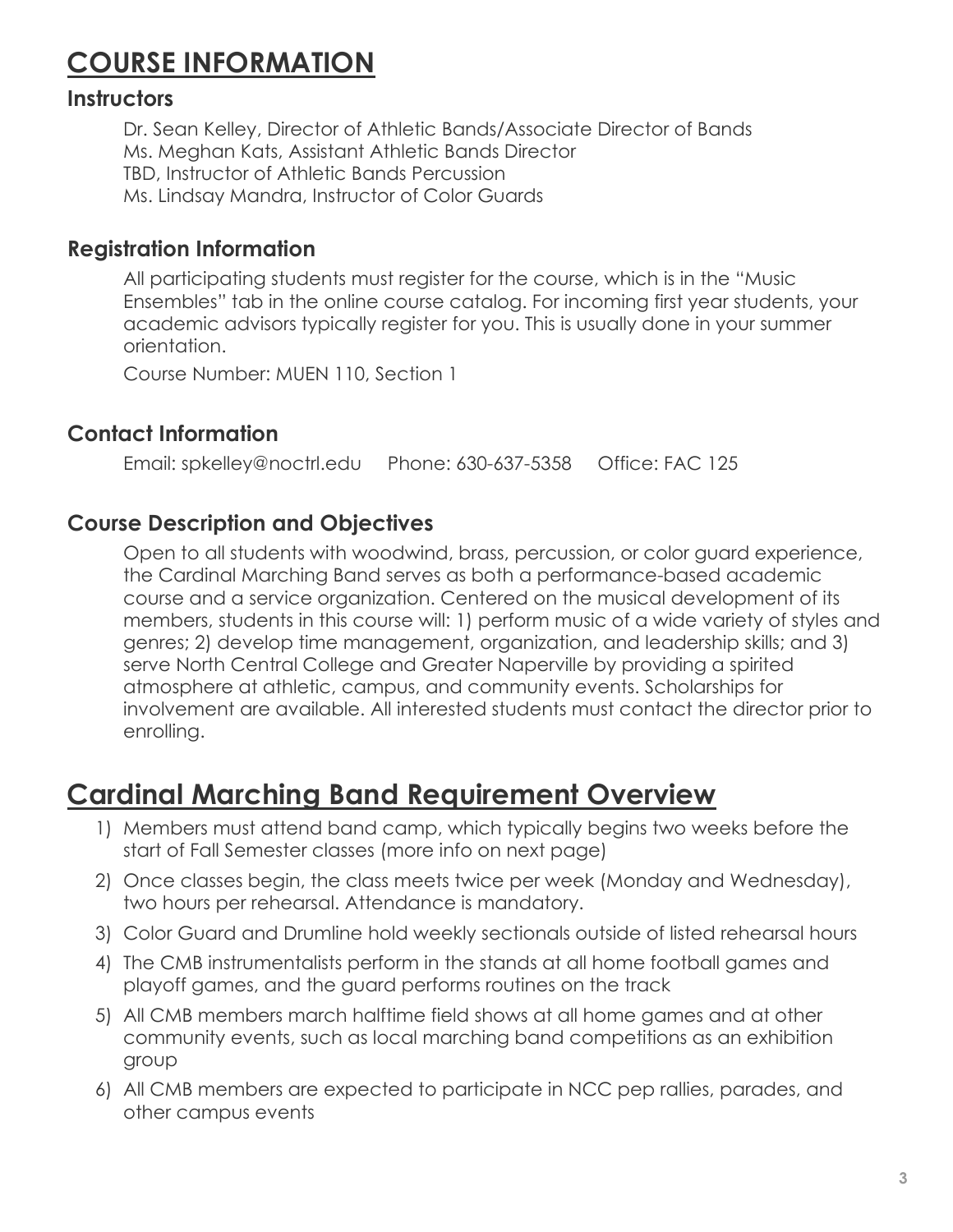# **Rehearsal Schedule**

## **Band Camp**

#### **Percussion/Color Guard Move-In (for NCC residents) & Retreat**

Wednesday, August 10, 2022 through Friday, August 12, 2022 Registration/move-in for NCC residents: 8:00 am to 9:00 am Rehearsals begin in early afternoon *Detailed itineraries will be posted/emailed at least two weeks prior to the events*

#### **Leadership Registration, Move-In (for NCC residents) & Retreat**

Thursday, August 11 2022 through Friday, August 12, 2022 Registration/move-in time: 8:00 am to 9:00 am Sessions begin in the afternoon *Detailed itineraries will be posted/emailed at least two weeks prior to the events*

#### **Non-Leadership Winds Registration, Move-In (for NCC Residents) & Team-Building Day for ALL Members**

Friday, August 12, 2022 Registration/move-in Time for NCC residents: 8:00 am to 10:00 am Registration/report time for commuters: 1:00 pm *Detailed itineraries will be posted/emailed at least two weeks prior to the events*

#### **Full Ensemble Rehearsals**

Saturday, August 13, 2021 through/including Thursday, August 18, 2022 Rehearsals begin daily at 8:00 am and end at 5:00 pm, with evening rehearsals (6:00 pm to 8:30 pm) also on Saturday, Tuesday, and Thursday.

*Evening social activities will follow on certain days.*

*Sunday, August 14, 2022- Fun Day at Centennial Beach, Downtown Naperville (no rehearsals)*

## **Regular Fall Semester Rehearsal Schedule**

#### Mondays and Wednesdays, 6:30 to 8:30 pm

*All Fall Semester rehearsals will be held at the practice field (Behind Res/Rec), Benedetti-Wehrli Stadium, or the Fine Arts Center*

# **Performance Schedule**

### *Subject to Change \* Spirit, Community, and College Requested Appearances TBA CLEAR GAME DAYS OF CONFLICTS FOR THE ENTIRE DAY, AS KICKOFF TIMES OFTEN CHANGE*

| Friday, August 19, 2021          | Saturday, October 29, 2022          | Saturday, December 10, 2022    |
|----------------------------------|-------------------------------------|--------------------------------|
| Red & White Night                | Opponent: North Park University     | <b>NCAA Playoff Semifinals</b> |
| Call Time TBA                    | Rehearsal: TBA                      | Rehearsal: TBA                 |
| Event Begins: 8:00 pm            | Kickoff: TBA                        | Kickoff: TBA                   |
| Date: TBA                        | Saturday, November 12, 2022         | December 15-17, 2022           |
| The Huddle                       | Opponent: Augustana College (Senior | NCAA National Championship     |
| Call Time: TBA (Late Morning)    | Day)                                | Annapolis, MD                  |
| Event Begins: TBA (Late Morning) | Rehearsal: TBA                      |                                |
|                                  | Kickoff: TBA                        |                                |
| Saturday, September 24, 2022     | Saturday, November 19, 2022         |                                |
| Opponent: Elmhurst University    | NCAA Playoff Round 1                |                                |
| Rehearsal: TBA                   | Rehearsal: TBA                      |                                |
| Kickoff: TBA                     | Kickoff: TBA                        |                                |
| Saturday, October 1, 2022        | Saturday, November 26, 2022         |                                |
| Opponent: Wheaton College        | NCAA Playoff Round 2                |                                |
| (Homecoming)                     | Rehearsal: TBA                      |                                |
| Rehearsal: TBA                   | Kickoff: TBA                        |                                |
| Kickoff: TBA                     |                                     |                                |
| Saturday, October 15, 2022       | Saturday, December 3, 2022          |                                |
| Opponent Millikin University     | NCAA Playoff Quarterfinals          |                                |
| Rehearsal: TBA                   | Rehearsal: TBA                      |                                |
| Kickoff: TBA                     | Kickoff: TBA                        |                                |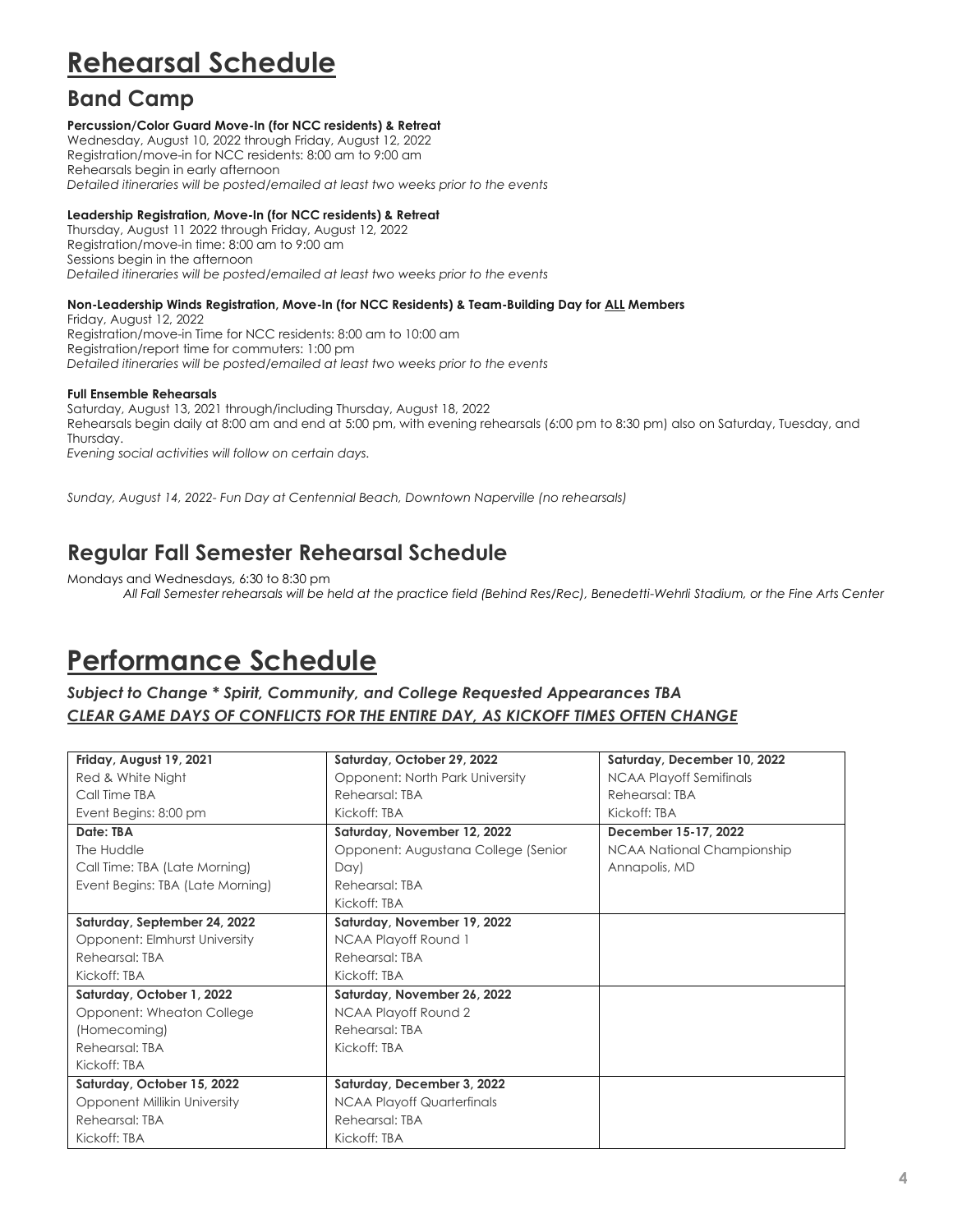# **Band Camp Evening Activities**

## **Rehearsals run each day from 8:00 am to 5:00 pm. Evening activities are as follows:**

### **Friday, August 12: Team-Building Day**

After an all-member organizational meeting, students will participate in an afternoon and evening full day of social, ice-breaking and team building activities.

### **Saturday, August 13: Evening Rehearsal**

6:30 to 8:30 pm at the practice field

### **Saturday, August 13: Game Night/Mixer**

9:00 pm to 11:00 pm in the Ward Hall Basement

### **Sunday, August 14: Centennial Beach & Section Bonding Night**

After a day of soaking up the sun at Centennial Beach, sections will gather for a relaxing, fun evening of bonding.

### **Monday, August 15: Bonfire Night**

Held in Jefferson Plaza, the band hosts a bonfire complete with snacks and refreshments. Students often play Ultimate Frisbee, break out the guitar, and otherwise hang out together and have a great time.

### **Tuesday, August 16: Evening Rehearsal**

6:30 to 8:30 pm at the practice field

### **Wednesday, August 17: Bowling Night**

All members are treated to an evening of bowling and food at Bowlero in Naperville.

### **Thursday, August 18: Evening Rehearsal**

6:30 to 8:30 pm at the practice field

### **Friday, August 19: Red & White Night**

A North Central College tradition, this event signifies the closing of the high school years and the beginning of the college era for our new students. It is a fun, raucous, and celebratory event and the band plays an enormous part in making it memorable.

## **Regular Season Team Building and Morale Boosters**

Due to the hectic schedules, our focus during the Fall Semester centers on morale. Each Wednesday, we dedicate part of our rehearsal to taking a few moments to appreciate our time together through purposeful fun games and activities. These activities are led by our Band Relations committee.

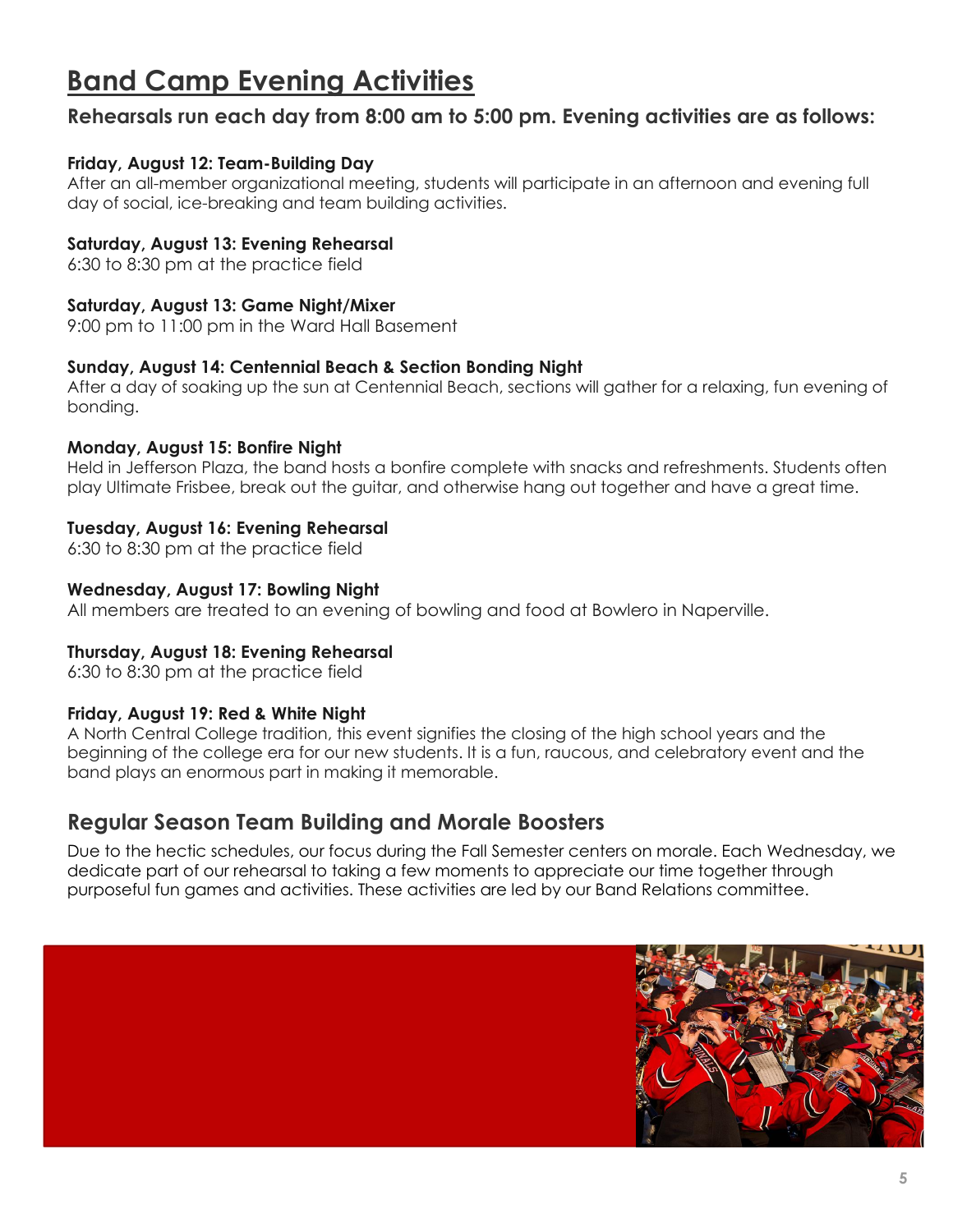# **Financial Preparations**

All members will be required to purchase uniform parts, which are listed on page 7. Returning members would only be required to purchase items that they have lost, outgrown, or that are worn out/stained/damaged. New members must purchase all items. Please review the price list and plan your finances accordingly. No money will be collected until the band camp, giving the student/family all summer to secure funds. If finances are an issue, please email Dr. Kelley so that a payment plan can be arranged. No student should withdraw from participation due to money.

### **A one-time course \$90 fee is necessary to offset the expenses of maintaining our program.**

Band Camp Meals Paint and Field Equipment Practice Field Lighting Rental Uniform Cleaning, Repairs, Replacement, and Upkeep Instrument and Field Equipment Maintenance, Repair, and Replacement Instructional Fees

Payment is not due until band camp registration. Only cash and checks (made out to North Central College) are accepted.

Additionally, some uniform, rehearsal, and band camp supplies are the responsibility of the student to provide. See lists on pages 8-10.

# **NCC-Owned Instrument and Equipment Checkout**

Some instruments and color guard equipment are available to check out for the season. There is no fee. These include:

#### **Instruments**

- 1) Tenor Saxophone
- 2) Baritone Saxophone
- 3) Mellophone
- 4) Baritone
- 5) Sousaphone
- 6) All Drumline Instruments (snare, tenors, bass, cymbals)

#### **Color Guard Equipment**

- 1) Flags
- 2) Poles

Storage is provided in the Merner Field House band storage room. If the instrument is stored elsewhere, the user assumes all responsibility for the security of the instrument/equipment. Regular maintenance of the instrument/equipment is the student's responsibility.

### **Damaged, Destroyed, or Unreturned Instruments**

If, at any point during the season, the instrument is damaged beyond normal wear, the student may (depending on the circumstances, but primarily centering on incidence involving negligence, carelessness, horseplay, etc.) be billed the cost of repairing the instrument back to checkout day condition. If the instrument is damaged beyond repair, the full replacement cost may be billed to the student. Likewise, if an instrument is not returned, the full replacement cost will be billed to the student. A hold may be placed on the student's registration and records until full payment is received.

### **Damaged, Destroyed, or Unreturned Guard Equipment**

If, at any point during the season, a flag or pole is damaged beyond normal wear, the student may (depending on the circumstances, but primarily centering on incidence involving negligence, carelessness, horseplay, etc.) be billed the cost of repairing the equipment back to checkout day condition. If the equipment is damaged beyond repair, the full replacement cost may be billed to the student. Likewise, if equipment is not returned, the full replacement cost will be billed to the student. A hold may be placed on the student's registration and records until full payment is received.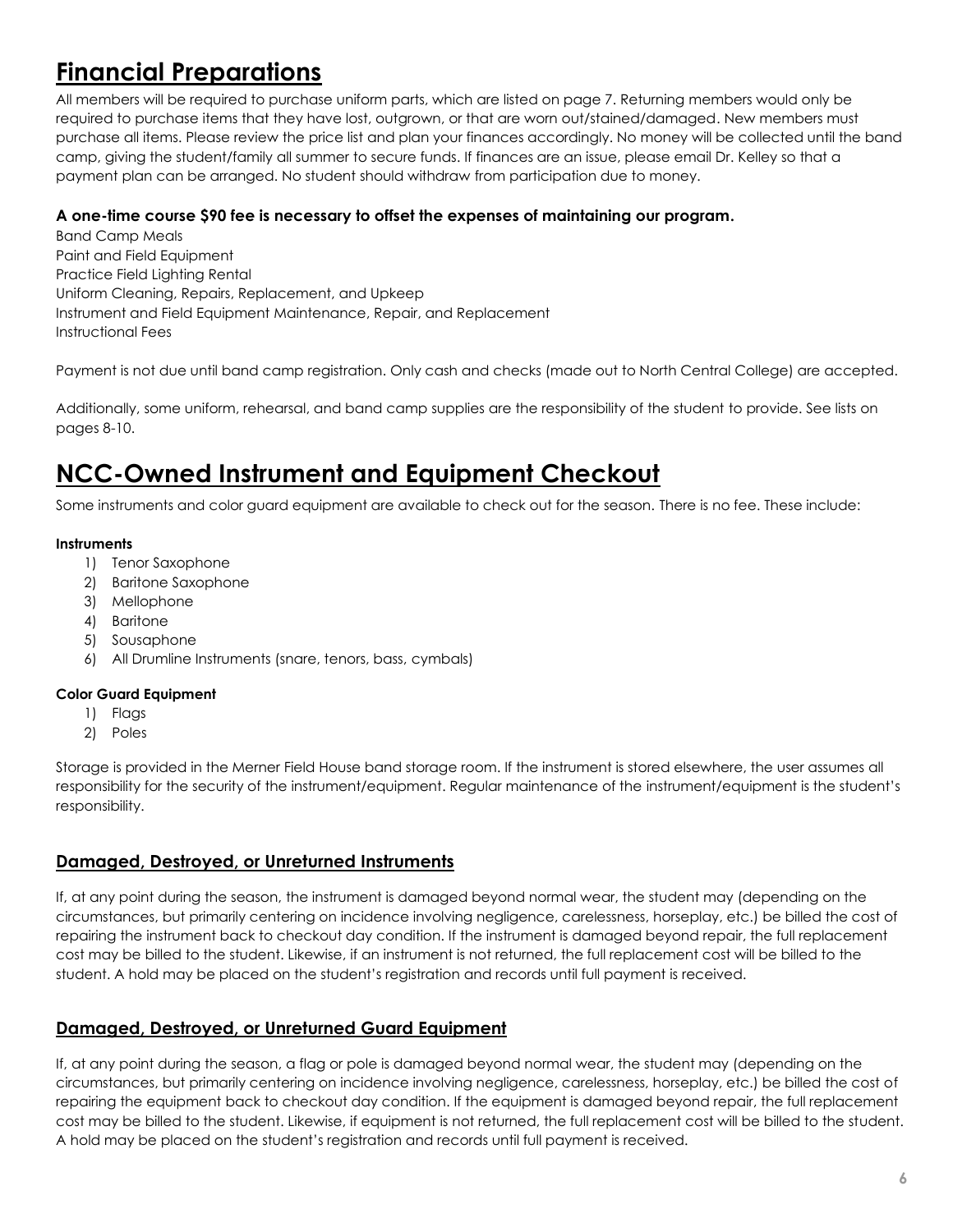# **NCC Resident Move-In**

Cardinal Marching Band (CMB) members living in NCC-owned student housing will move into their residence hall early in order to take part in band camp. The leadership team will distribute keys to these students as they arrive. **Key pickup time is part of the registration process and locations are as follows**:

### **CMB Percussion & Color Guard**

Wednesday, August 10, 8:00 am to 9:00 am, Fine Arts Center (FAC) Room 114 (Band Room) 171 E. Chicago Ave., Naperville, IL 60540

### **CMB Leadership**

Thursday, August 11, 8:00 am to 9:00 am, Fine Arts Center (FAC) Room 114 (Band Room) 171 E. Chicago Ave., Naperville, IL 60540

### **CMB Non-Leadership Wind Players**

Friday, August 12, 8:00 am to 10:00 am, Fine Arts Center (FAC) Room 114 (Band Room) 171 E. Chicago Ave., Naperville, IL 60540

Students living in off-campus housing should make arrangements with their individual landlords to move in before the beginning of band camp.

# **Band Camp Meals**

Specific meals are covered by the CMB budget during retreat/camp rehearsal days. Please read the following information very carefully:

| August 10 through August 11<br>Leadership, Percussion, and Color Guard<br>Retreats                                                                 | Leaders, color guard, and percussion will be<br>provided lunch and dinner at Kaufman Dining<br>Hall out of the CMB budget. Breakfast is "on<br>your own."<br>Kaufman's policies change yearly. Students<br>may be required to swipe or sign in at the front<br>counter.                                                              |
|----------------------------------------------------------------------------------------------------------------------------------------------------|--------------------------------------------------------------------------------------------------------------------------------------------------------------------------------------------------------------------------------------------------------------------------------------------------------------------------------------|
| August 12<br>Leadership, Percussion, and Color Guard<br>Retreats Non-Leadership Wind Player Move-In<br>Day<br><b>ALL-CMB Team-Building Retreat</b> | All students will be provided with dinner at<br>Kaufman out of the CAB budget.<br>Leaders, color guard, and percussion will be<br>provided with lunch at Kaufman out of the CMB<br>budget. Breakfast is "on your own."<br>Kaufman's policies change yearly. Students<br>may be required to swipe or sign in at the front<br>counter. |
| August 13 through August 18<br><b>Band Camp Rehearsal Days</b>                                                                                     | All students will need to provide their own<br>breakfast and dinner throughout camp.<br>All students will be provided with LUNCH ONLY<br>at Kaufman out of the CMB Budget. Kaufman's<br>policies change yearly. Students may be<br>required to swipe or sign in at the front counter.                                                |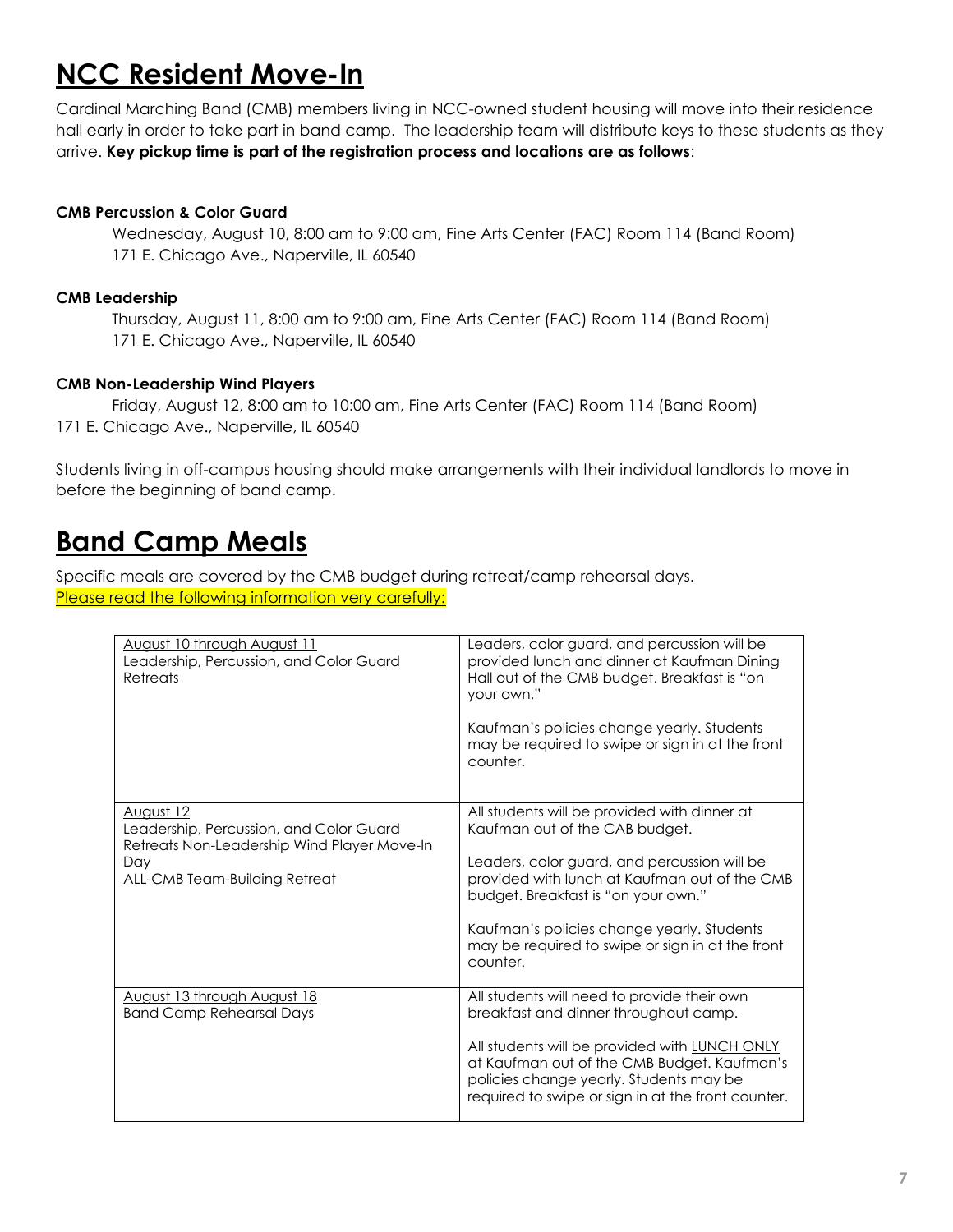# **Uniforms**

### **INSTRUMENTALIST FORMAL AND INFORMAL UNIFORM PARTS**

CMB instrumentalists have two uniforms: 1) a formal uniform for all major performances and 2) an informal uniform for more casual events. The list below details what uniform parts: 1) are provided by NCC; 1) must be ordered prior to arriving at band camp; and 3) must be brought from home.

#### **Provided by NCC**

*All of these items are the property of NCC and must be returned*

- Uniform Jacket (formal uniform)
- Pants/"Bibbers" (formal uniform)
- Shako (i.e. hat) (formal uniform)
- Plume (formal uniform)
- CMB rain jacket (used for both formal and informal uniforms)
- Garment Bag (formal uniform)
- Shako storage box (formal uniform)

#### **Ordered via Webform and Purchased/Picked Up Upon Arrival at Move-In Day Registration**

*All of these items are the property of the student and are theirs to keep*

- Marching shoes (used for both formal and informal uniforms)- \$35.00
- Gloves (used for both formal and informal uniforms)- \$5.00
- CMB ball cap (used for both formal and informal uniforms)- \$10.00
- CMB Game Day Cinch Bag (used for both formal and informal uniforms)- \$15.00
- CMB Winter Hat (used for both formal and informal uniforms)- \$15.00
- CMB Nike Drifit uniform undershirt (use for both formal and informal uniforms)- \$20.00
- CMB Nike Polo (informal uniform)- \$36

#### **Student Responsibility- Bring from Home**

*All of these items are property of the student and are theirs to keep*

- Long black socks (no ankle-length) (used for both formal and informal uniforms)
- Black pants\* (informal uniform)
- Solid back belt with modest black or silver buckle (informal uniform)

#### **Optional Purchase**

• Member Jacket- \$66

*\* Pants must have belt loops and a modest, solid black belt must be work when in the informal uniform (no studs, rivets, spikes, grommets, etc.). Pants must be loose sitting (i.e. no spandex-based material, yoga*  pants, skinny pants/jeans, capris, quarter-length, or similar), nothing tight fitting or snug, no black jeans or *denim of any kind. Your pants and belt SHOULD be boring! Do not draw attention to yourself through the uniform.* 

#### **COLOR GUARD UNIFORM PARTS**

#### **Provided by NCC**

*This item is the property of NCC and must be returned*

• Color guard uniform

#### **Ordered through Color Guard Captains**

*These items are the property of the student and are theirs to keep*

- CCG (Cardinal Color Guard) Duffel Bag
- CCG Track Suit
- Ribbons, bows, and uniform accessories

#### **Optional Purchase**

• Member Jacket- \$66

#### **Damaged, Destroyed, or Unreturned Instruments**

If, at any point during the season, the instrument is damaged beyond normal wear, the student may (depending on the circumstances, but primarily centering on incidence involving negligence, carelessness, horseplay, etc.) be billed the cost of repairing the instrument back to checkout day condition. If the instrument is damaged beyond repair, the full replacement cost may be billed to the student. Likewise, if an instrument is not returned, the full replacement cost will be billed to the student. A hold may be placed on the student's registration and records until full payment is received.



*Top to Bottom: Formal Instrumental Uniform, Informal Instrumental Uniform, Color Guard Uniform*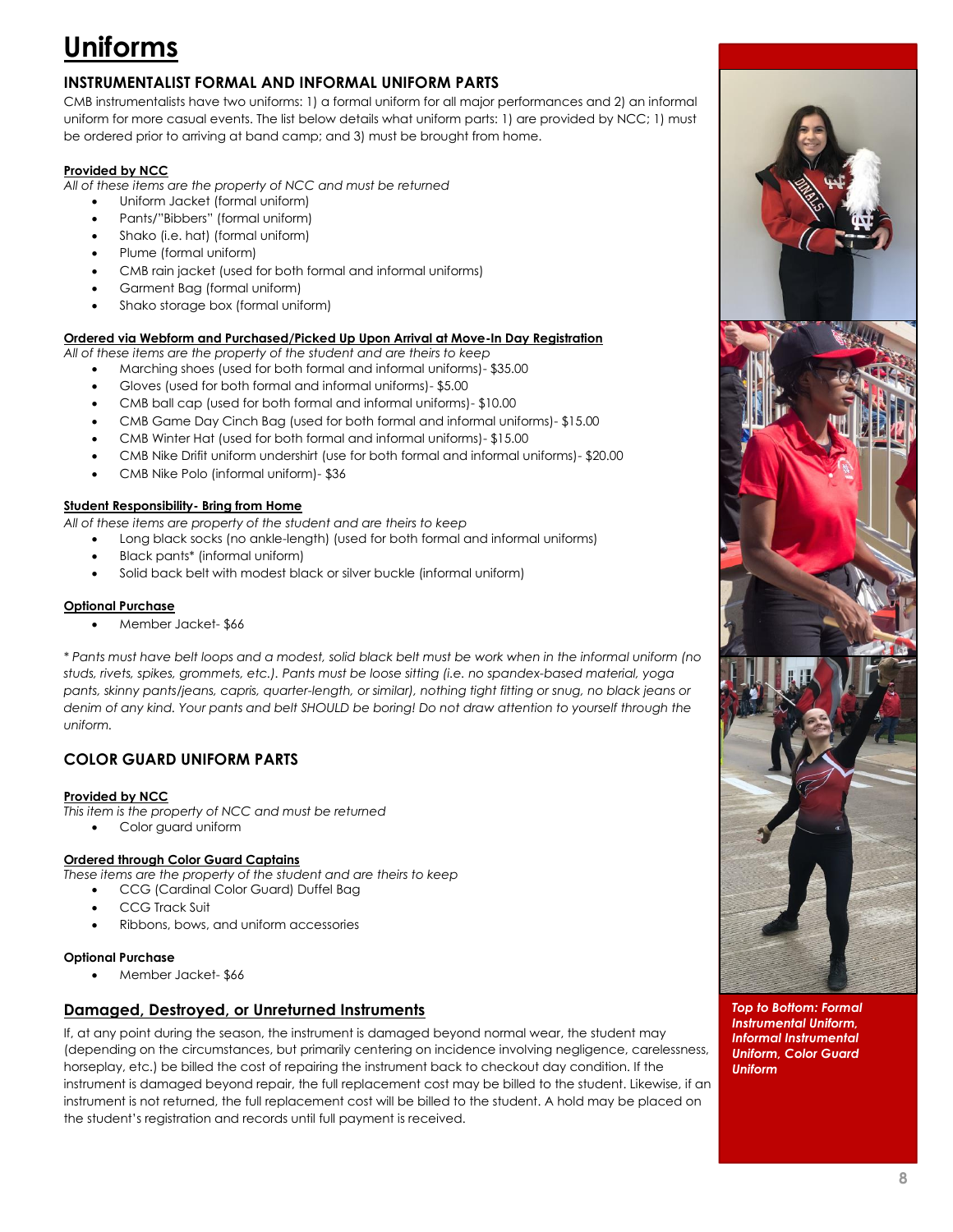# **Seating in the Stands**

Students will be expected to maintain their uniform while in the stands at all performances. We always represent our college and the band program, and it is necessary that we look polished and professional.

#### **Only Cardinal Athletic Band members are permitted to sit in the band's area of the**

stands. Do NOT invite friends, significant others, family members, etc. to sit with you. We must stay focused on our mission throughout the event. Prospective students who register through Admissions may sit with and play with the band.

Students will be provided with a minimum of 15 minutes between pregame activities and the national anthem performance in order to take care of any personal concerns, including eating a snack, using the restroom, etc. Please

make sure that you have taken care of all of these issues prior to the announced report time.

# **Professionalism**

Members of the Cardinal Athletic Band always represent this organization and North Central College, but especially when in uniform at performances. Please be aware that everything you say and do while in uniform is a representation of the entire Cardinal Marching Band. Have fun, but always be respectful! Profanity, rude behavior/language, taunting, or unsportsmanlike conduct of any kind will not be tolerated.





*CMB Member Jacket*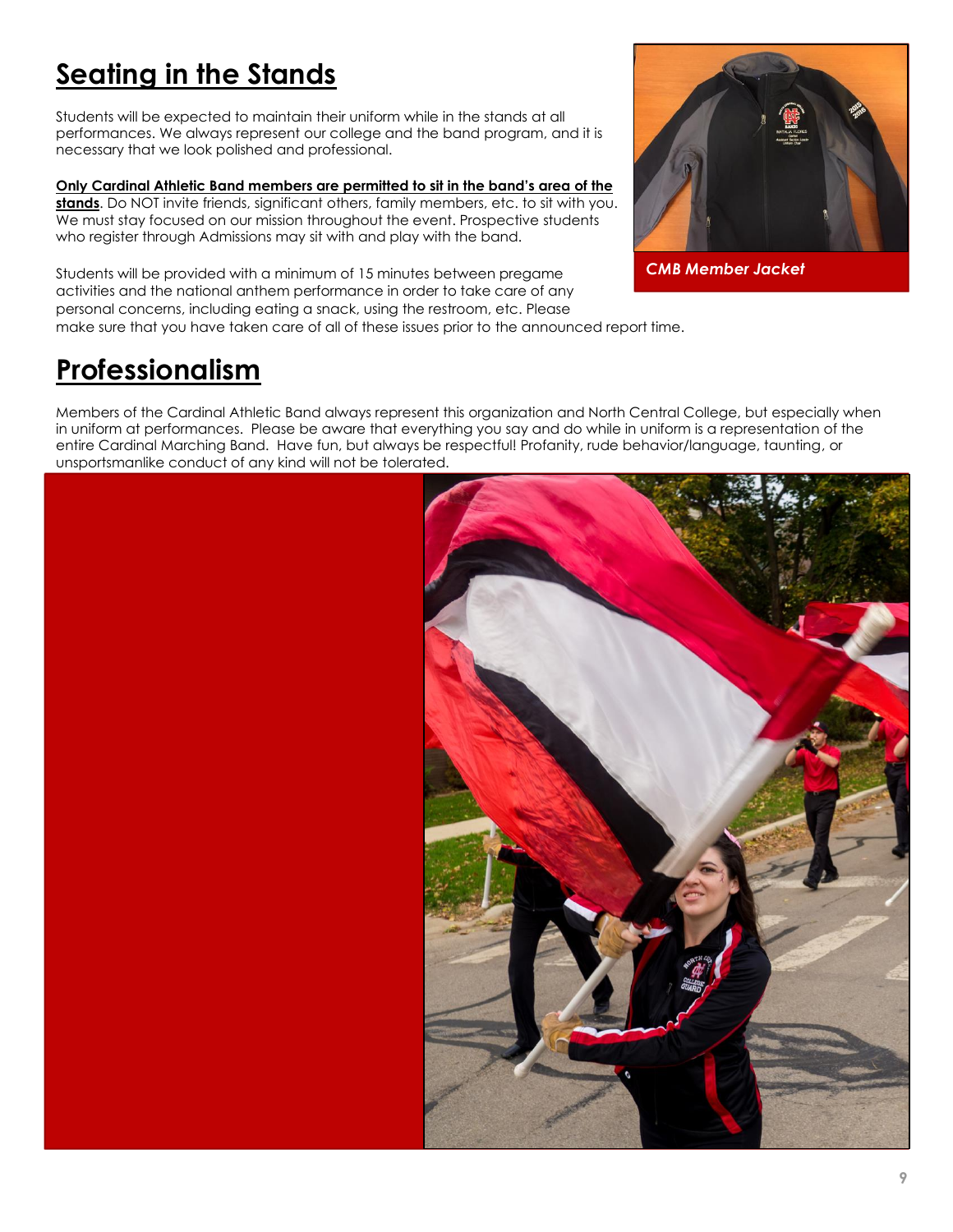# **REQUIRED MATERIALS**

## **Band Camp Materials**

Band Camp is an intense but fun week of rehearsals that takes place before Fall Semester classes begin. The purpose of Band Camp is to learn the field show and stand tunes, as well as to bond as a group. Participation in Band Camp is a mandatory requirement for all members of the Cardinal Marching Band. Below is a checklist of items to make sure you have with you by the time you move in:

| Instrument and any necessary accessories (valve oil, reeds, extra drum sticks, etc.)                                                                                          |
|-------------------------------------------------------------------------------------------------------------------------------------------------------------------------------|
| <b>Comfortable clothes</b> (Preferably shorts and t-shirts-- wicking fabrics such as Under Armor or Nike Dri-fit are<br>recommended)                                          |
| Athletic shoes (MUST have a back - neither sandals nor marching barefoot are acceptable)                                                                                      |
| Insulated water jug, Camelbak, etc.                                                                                                                                           |
| ___ Hat and/or sunglasses                                                                                                                                                     |
| <b>Sunscreen</b> (SPF 50 or higher)                                                                                                                                           |
| Pencil                                                                                                                                                                        |
| 1" 3-ring binder* (purchase one labeled "heavy duty"—economy or mid-range ones will not last!)                                                                                |
| Clear 8.5 x 11 sheet protectors for drill* (Around 20 sheets)                                                                                                                 |
| A pair of thick shoestrings* (used to create a shoulder strap for your music/drill book)                                                                                      |
| Lyre (You must purchase and have on-hand by Move-In. Each individual instrument is too different for the band to<br>provide all models)                                       |
| Flip Folder (You may either purchase and have on-hand by Move In or purchase one from the band upon arrival. Exact<br>cost will be communicated about 2 weeks before Move-In) |
| One-time \$90 Course Fee (see breakdown on page 6) Checks should be made out to North Central College.                                                                        |
| Payment for all student-owned uniform parts (see pg. 8 for parts list).                                                                                                       |
| *These items are used to create your drill book. Please see separate attachment for assembly instructions.                                                                    |
| <b>Materials Required at All Regular Season Rehearsals</b>                                                                                                                    |
| Drill Book with all show music and drill                                                                                                                                      |
| Lyre                                                                                                                                                                          |
| Flip Folder with all stand tunes, including national anthem, fight song, and alma mater                                                                                       |
| <b>Appropriate Athletic Shoes</b>                                                                                                                                             |
| Pencil                                                                                                                                                                        |
| Working Instrument including plenty of unchipped/uncracked reeds (woodwinds) and appropriate-sized mouthpieces<br>(brass)                                                     |
|                                                                                                                                                                               |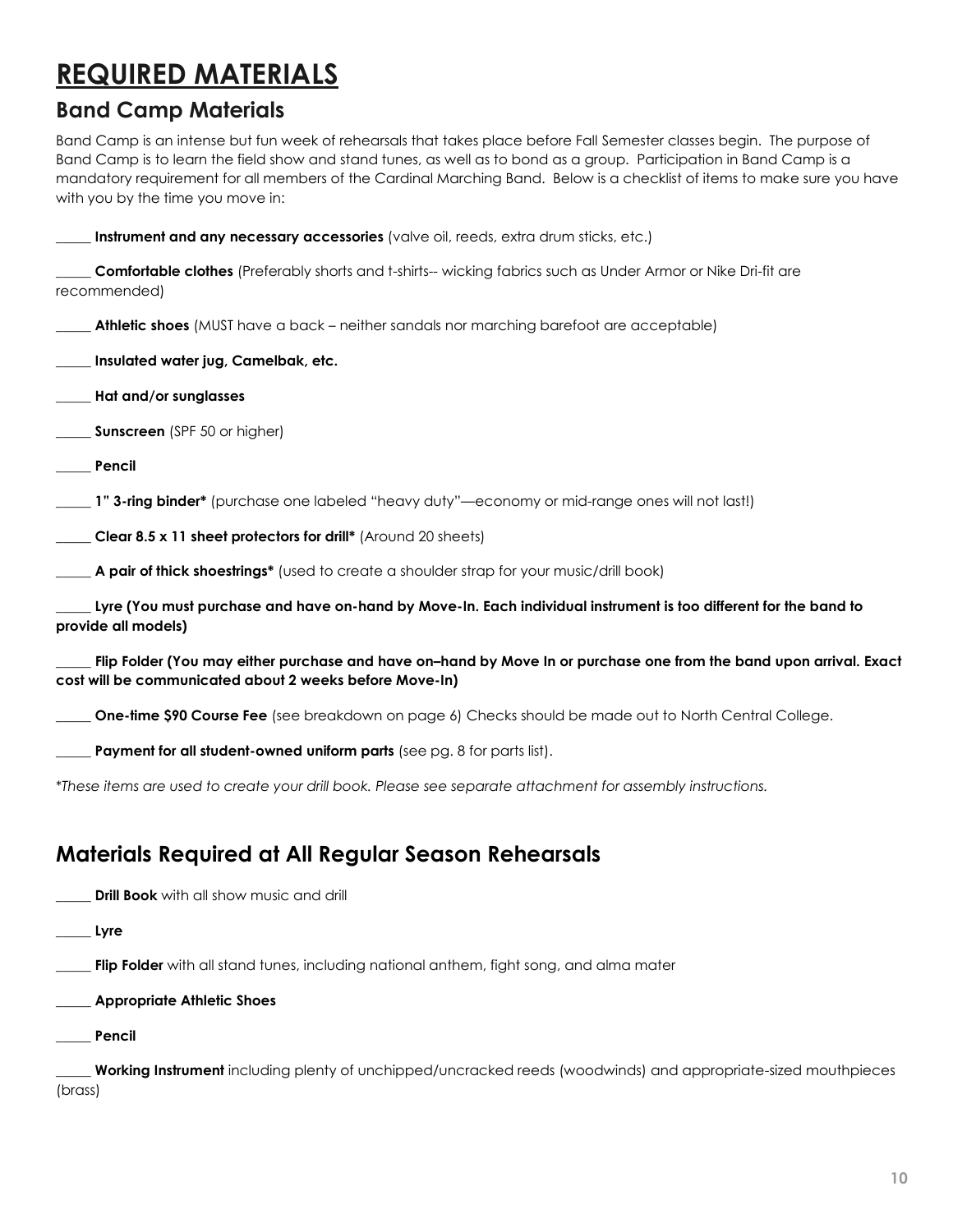# **Game Day Rehearsals**

Every home football game day will begin with a mandatory rehearsal. Usually two hours in length, these rehearsals typically begin 5 hours before kickoff in order to allow students enough time in between rehearsal and the game to rest, eat, clean up, change into uniform, and then reassemble to perform our traditional pregame festivities. For 1:00 pm kickoffs, plan on rehearsals starting at 8:00 am. For 2:00 kickoffs, rehearsals will begin at 9:00 am. For 6 pm or 7 pm kickoffs, rehearsals will begin at 2:00 pm or 3:00 pm, respectively.

# **Sample Game Day Itinerary**

The following is a sample of the typical game day with a 1:00 pm kickoff. \*\*\***ALWAYS KEEP YOUR GAME DAY CLEAR OF OBLIGATIONS/COMMITMENTS. Work, homework, family events, etc. are not acceptable excuses. Plan ahead! Be proactive! Be responsible!\*\*\***

| Time            | Location              | Event                                                                                             | Facilitator    |
|-----------------|-----------------------|---------------------------------------------------------------------------------------------------|----------------|
| 8:30 am         | <b>Practice Field</b> | Stretching                                                                                        | Student Leader |
| 8:35 am         | <b>Practice Field</b> | <b>Basics Review</b>                                                                              | Kelley         |
| 8:50 am         | <b>Practice Field</b> | Music Warmup/Review                                                                               | Kelley         |
| $9:10$ am       | <b>Practice Field</b> | Review Show Song 1                                                                                | Kelley/DMs     |
| $9:35$ am       | <b>Practice Field</b> | Review Show Song 2                                                                                | Kelley/DMs     |
| $9:50$ am       | <b>Practice Field</b> | Review Show Song 3                                                                                | Kelley/DMs     |
| 10:05 am        | <b>Practice Field</b> | Run-Through                                                                                       | Kelley/DMs     |
| $10:15$ am      | <b>Practice Field</b> | Review Cheers/Stand Tunes/Your<br>Song                                                            | <b>DMs</b>     |
| 10:30 am        |                       | <b>Break</b>                                                                                      |                |
| 12:00 pm        | Jefferson Plaza       | Reassemble-Tuning/Rewarm                                                                          | <b>DMs</b>     |
| 12:05 pm        | Chicago & Brainard    | Parade Step-Off                                                                                   |                |
| 12:30 pm        | Stadium               | Arrive at Stadium, Set up, Water<br>break, etc.                                                   | Kelley         |
| 12:45 pm        | Stadium               | All personnel back in the stands                                                                  |                |
| 12:55 pm        | Stadium               | Pregame: Play National Anthem                                                                     | Kelley         |
| $1:00$ pm       | Stadium               | KICKOFF: GIVE 4 QUARTERS OF<br>RELENTLESS ENERGY!                                                 | <b>DMs</b>     |
| 2:30 pm (ish)   | Stadium               | Halftime Performance: LET'S DO IT<br><b>AGAIN! DEMONSTRATE WHAT THE</b><br>2021 CMB IS ALL ABOUT! | <b>DMs</b>     |
| 4:30 pm (ish)   | Championship<br>Plaza | Closing Ceremony at Shatzer Statue                                                                | DMs/Kelley     |
| $4:45$ pm (ish) |                       | <b>Dismissal</b>                                                                                  | DMs/Kelley     |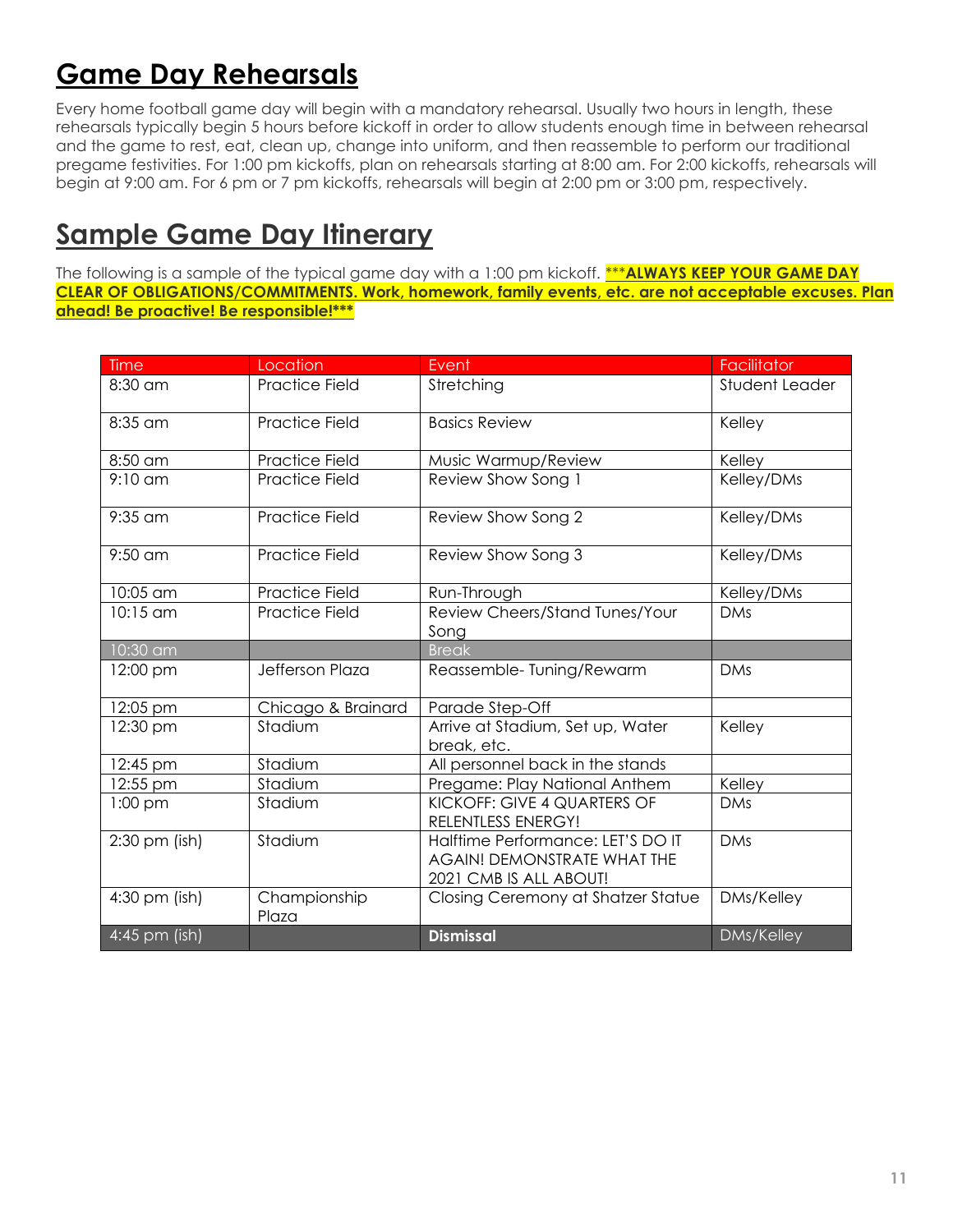# **Scholarships**

The Office of Financial Aid offers generous scholarships for involvement in the Cardinal Athletic Bands. All wind and percussion players are eligible, regardless of major. These scholarships must be offered before the beginning of Fall Semester and are sometimes unavailable if other scholarships or aid are offered.

Any student who wishes to receive an athletic band scholarship must set up an audition with Dr. Kelley prior to the beginning of Fall Semester. Once the school year begins, scholarships are no longer available.

# **Keys to Success**

- Be the first—never the last—to rehearsals.
- Always have the needed and required rehearsal equipment.
- Wear appropriate rehearsal attire.
- Prepare and master your part well before you have to perform it in front of an audience.
- Do not talk during rehearsal. If you have a question, ask your section leader
- Listen to instructions THE FIRST TIME—use high intensity listening.
- Stop immediately when a release is given or when the drum major stops conducting
- If you experience failure, analyze why you failed, and make a plan to improve and succeed the next time.
- Enjoy rehearsing, regardless of the weather conditions. Try to learn something new every day.
- Demonstrate a first-class attitude at all times.
- Leave all outside/personal issues outside of the rehearsal. NO DRAMA.
- Be prepared to learn music and drill very quickly.
- Plan on arriving 15 minutes before the rehearsal begins in order to fully set up and mentally prepare.
- Be flexible. Changes will occur daily to improve our performance and effectiveness
- Be respectful and courteous to one another at all times.
- Understand that excellence in music, as in ANYTHING, is a result of preparation, time, energy, and effort.